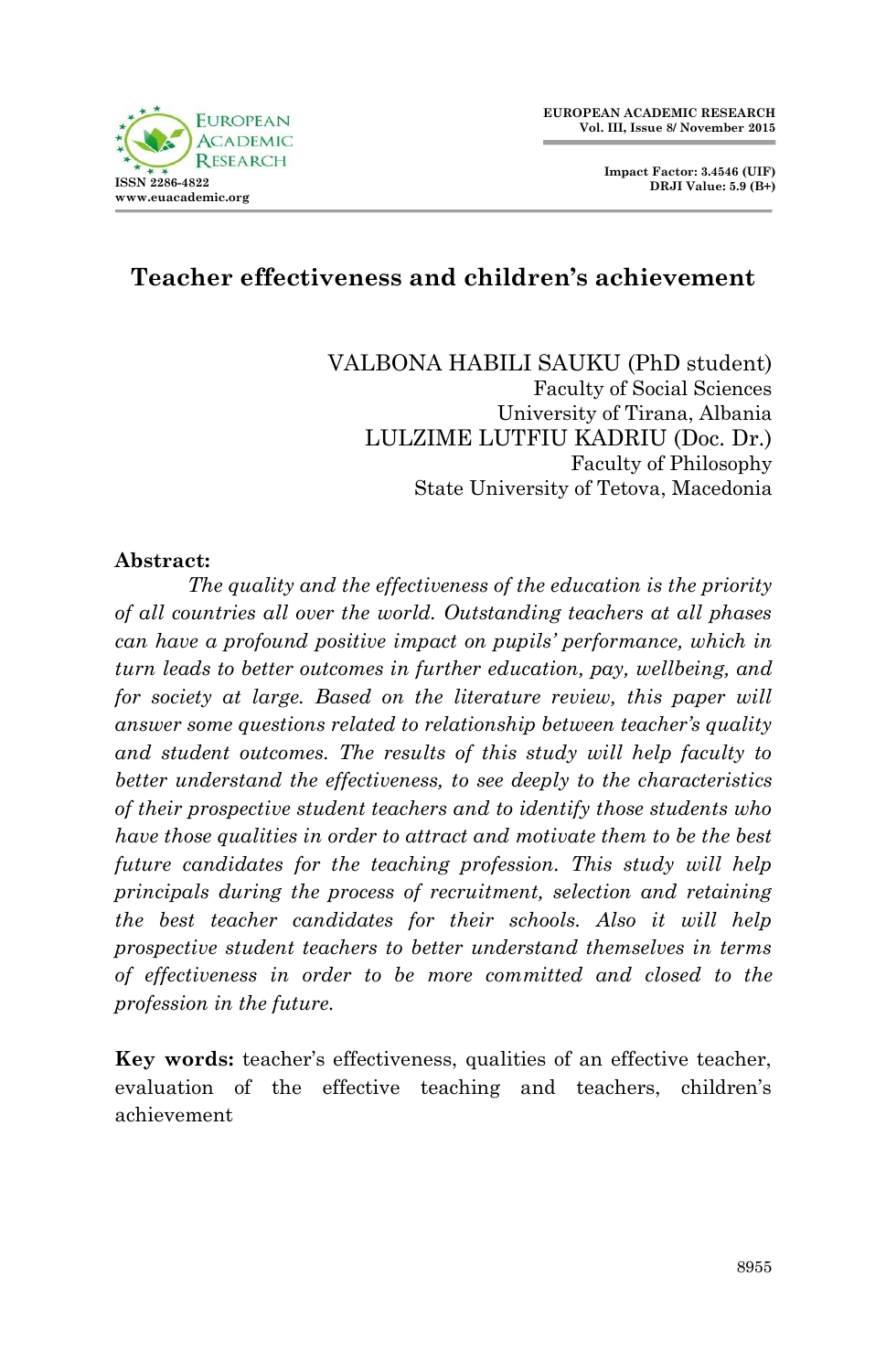Valbona Habili Sauku, Lulzime Lutfiu Kadriu*-* **Teacher effectiveness and children's achievement**

#### **INTRODUCTION**

Education continues to be seen worldwide as the vital instrument for national development. The quality and the effectiveness of the education is the priority of all countries all over the world. An education system is qualitative as qualitative and effective has its own teachers. The developments of policies that seek to improve the quality of teachers and ensure that all students receive quality teaching are the central concern of governments in the world. Evidence is clear that outstanding teachers at all phases can have a profound positive impact on pupils' performance, which in turn leads to better outcomes in further education, pay, wellbeing, and for society at large. Having weak teachers in the classroom is, therefore, detrimental not just to pupils' achievement that academic year but to their, and hence the country's, future prospects. (House of Commons, Education Committee, 2012) Research by the late 1990s and early 2000s have found that effective teachers influence academic achievement of their students. If students along the path of their education are guided by at least two consecutive unqualified teachers, they will not reach the academic level as their peers. (Cooper M. James & Alvarado Amy, 2006, fq.6) Ko, J. Sammons, P.& Bakkum, L. (2013) in their review found that quality of teacher education and teaching appear to be more strongly related to student achievement than class sizes, or teacher salaries. This article has in its focus teacher effectiveness. The study attempts to analyze the definition, characteristics, evaluation of the qualities of an effective teacher and also offers different points of views expressed by different stakeholders about the teacher effectiveness. This study is based on review of literature to answer the below questions.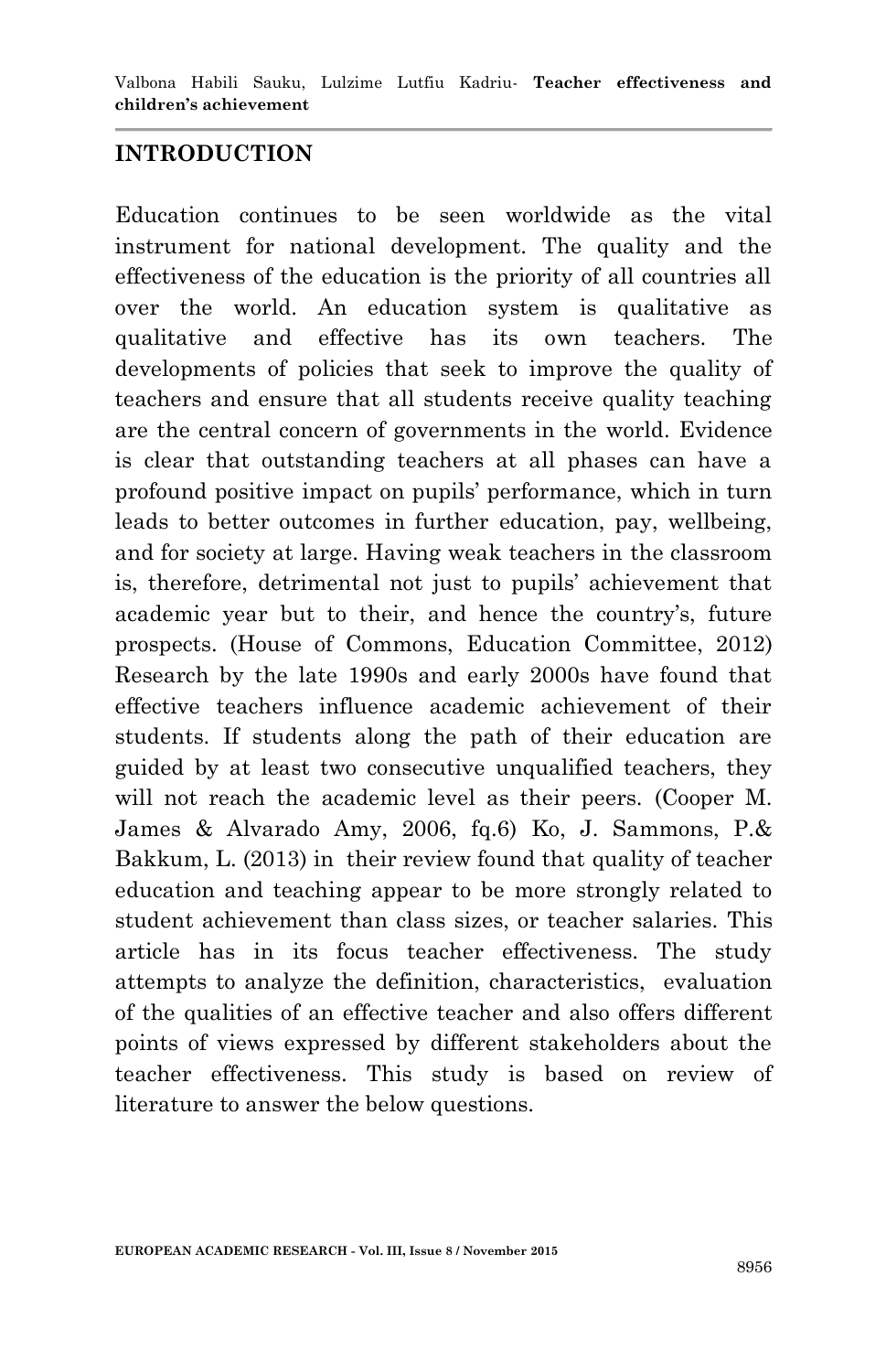*Definition:* What is teacher effectiveness? *Qualities of an effective teacher:* What makes a teacher highly effective? What are the qualities of an effective teacher? *Assessments of the teachers' effectiveness*: Who are best placed to judge teacher effectiveness? How can we measure effectiveness of a teacher?

This study will help teacher educators to better understand the effectiveness, to see deeply to the characteristics of their prospective student teachers and to identify those students who possess those qualities in order to attract and motivate them to be the best future candidates for the teaching profession. This study will help principals on the process of recruitment, selection and retaining the best candidates' teacher for their schools. Also it will help the prospective student teachers to better understand themselves in terms of effectiveness in order to be more committed and closed to the profession in the future. Additionally, the results of this review will help parents to have the clear idea what qualities to look for, when they are in the process of choosing the best teachers for the education of their children. The results of this article would be of great help also to the teachers, both effective teachers in order to remind them for continued improvement and for others to be aware as they take steps to enhance their effectiveness.

### **THE DEFINITION OF EFFECTIVENESS**

To respond to this question, first we have to better understand "*effectiveness*". The phrase "effective teaching" is often used to relate some teacher quality with some specific student outcome. When you analyze deeply the root of "effective" you of course see, "effect", as in a cause – effect relationship. When we measure teacher effectiveness, teachers are viewed as the agent of cause. While some measures outside the teacher is studied as the possible effect. To the extent to which the teacher achieves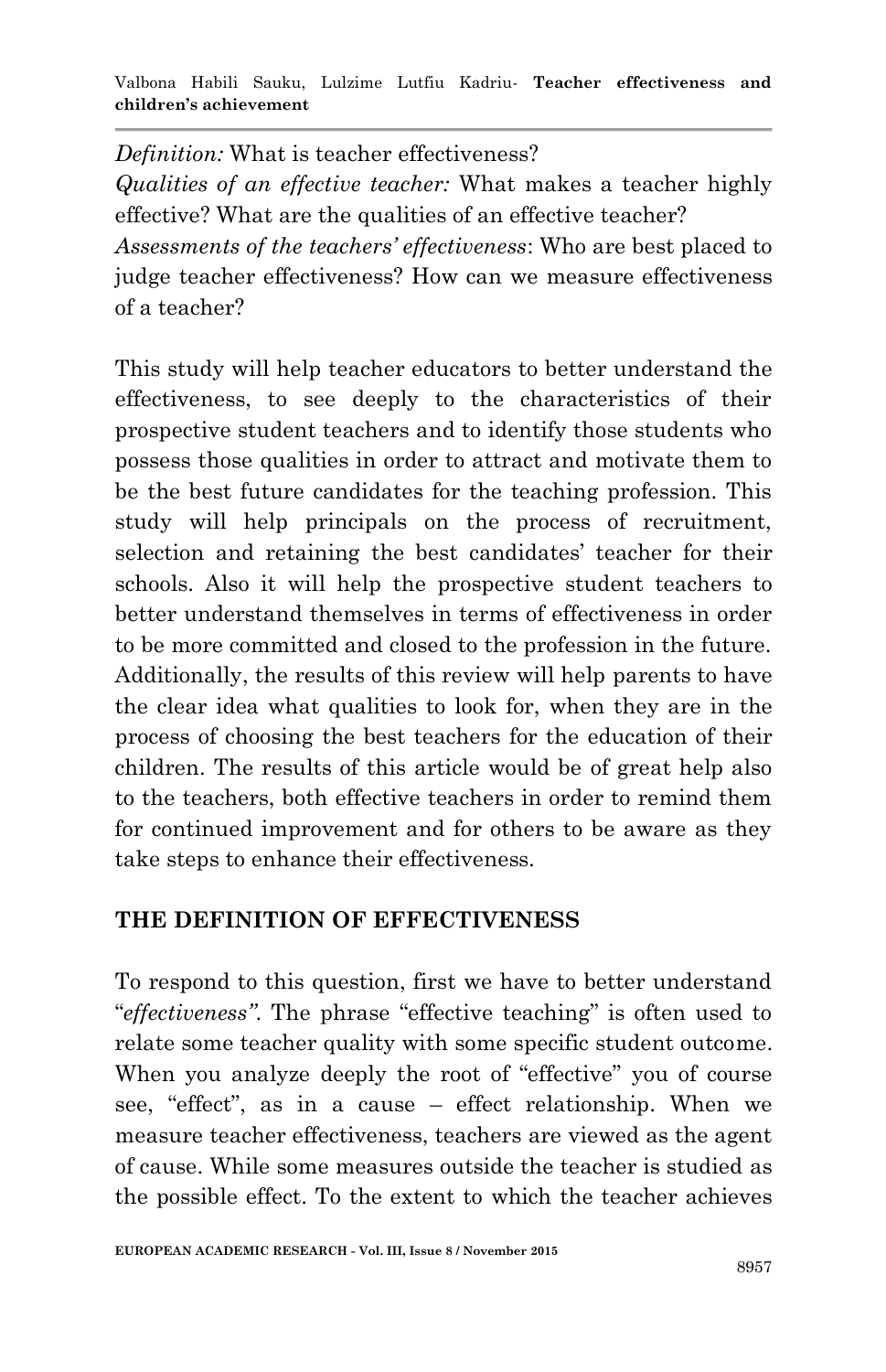this effect is the extent to which the teacher can be considered "effective" at least in regard to that effect. (Pahl, 2008) Among researchers this term is really an elusive, complex and controversial. (Ko, Sammons, & Bakkum, 2013; Stronge, 2007) However measuring the teachers' qualities and characteristics as an agent and considering the numerous effects that may came from the cause – effect relationship can bring the complexity of effectiveness. A teacher's influence is far reaching, so it is challenging to define what outcomes might show effectiveness and how those outcomes should be measured.

According to Ko, J.; Sammons, P.& Bakkum, L. teacher effectiveness is referred to in terms of a focus on student outcomes and the teacher behaviors and classroom processes that promote better student outcomes. Also they consider ‗effectiveness' as a contested term that can evoke strong emotions because of its perceived links with notions of professional competency and high stakes accountability in some systems. Notions of what constitutes high quality or good teaching, the idea that teaching is an art or a craft rather than a science, are sometimes used to raise concerns with narrower concepts of effectiveness. Coe, Aloisi, Higgins, & Major, (2014)<sup>1</sup> define effective teaching as that which leads to improved student achievement using outcomes that matter to their future success. Council of European Union concluded that high quality teaching is widely acknowledged to be one of the key factors in achieving successful learning outcomes, by developing the knowledge, skills, attitudes and values that learners need in order to realize their full potential both as individuals and as active members of society and the workforce (The Council of European Union, 2014<sup>2</sup> ) We can all agree that effective teachers

1

**EUROPEAN ACADEMIC RESEARCH - Vol. III, Issue 8 / November 2015**

<sup>1</sup> Coe, R., Aloisi, C., Higgins, S., & Major, L. E. (2014). *What makes great teaching? Review of the underpinning research.* Centre for evaluation and monitoring.

<sup>2</sup> (The Council of Europian Union, 2014)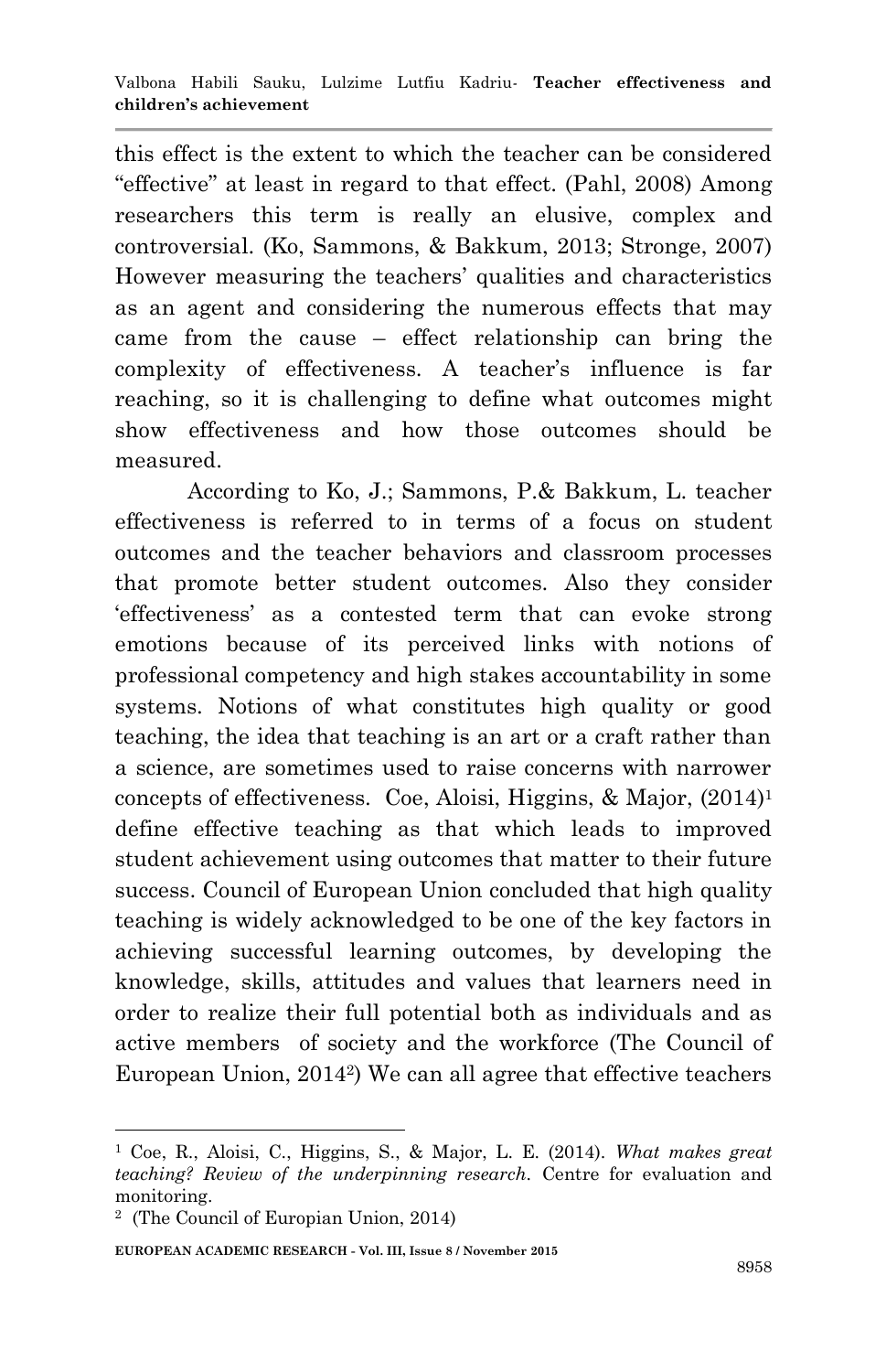do have an extraordinary and lasting impact on the lives of students despite the complexity of the term "effectiveness" of the teachers. In order to understand of what teachers do to cause significant student learning, researchers this literature review is focused on the specific characteristics and processes used by the most effective teachers.

### **QUALITIES OF AN EFFECTIVE TEACHER**

Some of the researchers investigated qualities of effective teachers referred to prerequisite of effective teaching, including teacher's background and professional preparation. (Stronge, 2007; Rockoff, Jacob, Kane, & Staiger, 2008; Hammond, 1999; McBer, 2000; King Rice, 2010; Zuzovsky, 2003; Kosgei, Kirwa, Odera, & Ayugi, 2013; Hattie, 2003; Sawchuk 2003; Acevedo, 2009; Zhang, 2008). Others have gone more deeply on the investigation of the teacher as a person (Stronge, 2007; Rockoff, Jacob, Kane, & Staiger, 2008; MacBeath, 2005; Dalal, 2014; Gün, 2014). Additionally, some researchers investigated to teaching skills or management and organizational qualities of an effective teacher. (Stronge, 2007; Coe, Aloisi, Higgins, & Major, 2014; Ko, Sammons, & Bakkum, 2013; McBer, 2000; Gurney, 2007). The researches have studied also professional characteristics (McBer, 2000; Coe, Aloisi, Higgins, Major, et al 2014; Gurney, 2007; Liakopoulou, 2011). Another important thing was classroom climate. McBer, 2000; Coe, Aloisi, Higgins, Major, et al 2014; MacBeath, 2005). Considering all the researches in figure 1 you will find the complete puzzle of the qualities of an effective teacher.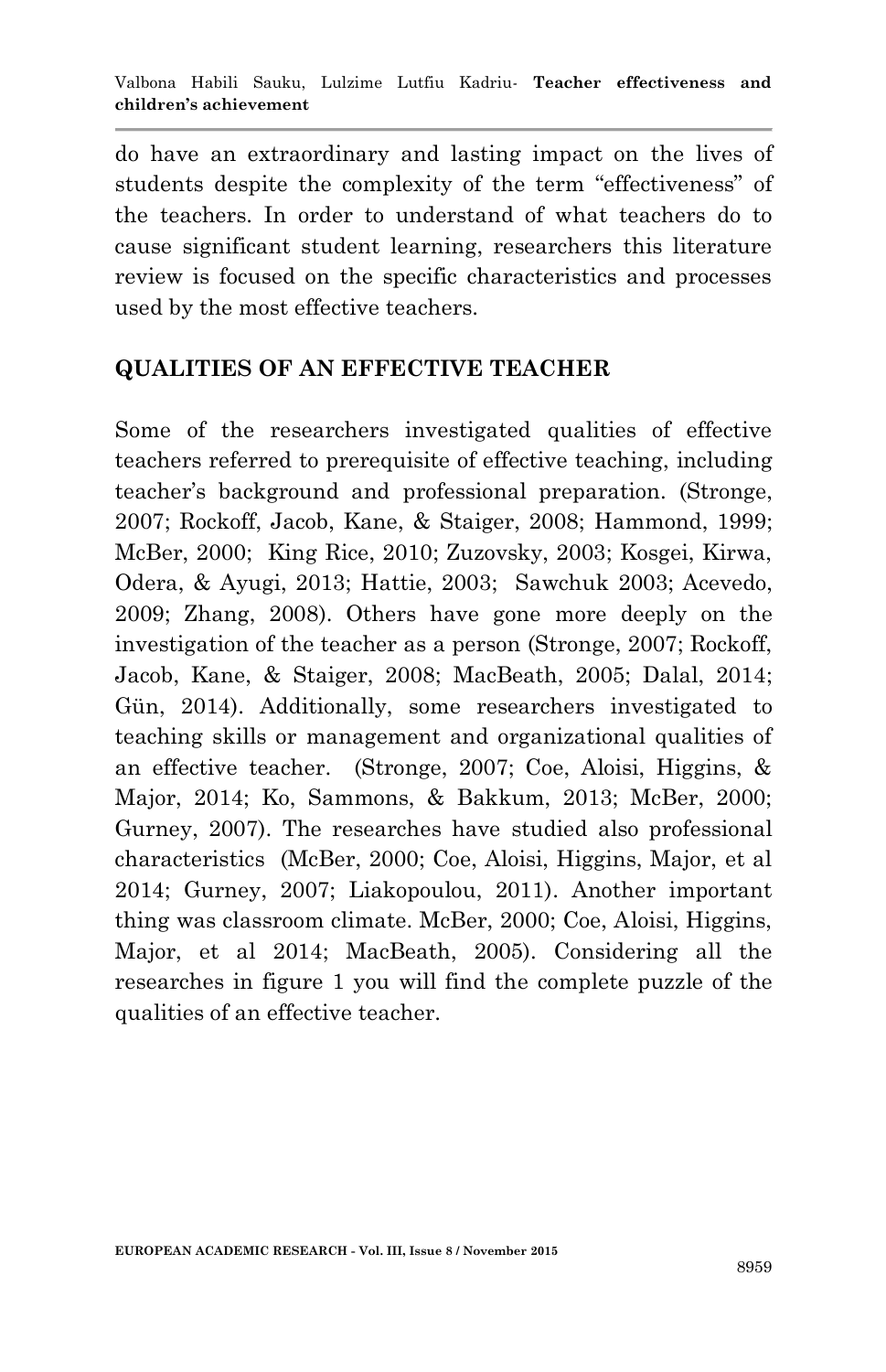Valbona Habili Sauku, Lulzime Lutfiu Kadriu*-* **Teacher effectiveness and children's achievement**



#### **PREREQUISITE OF AN EFFECTIVE TEACHING**

Studies focused on prerequisites of effective teaching investigated deeply the influence of teacher's background, including here verbal, cognitive and (pedagogical) content knowledge on students' achievements. Also studies were focused on the influence of professional preparation, including here teacher level of education and teachers' certification on students' achievements. These studies all contributed to the educational debate on how to find and to recruit, prepare and maintain effective teachers. This is a common concern among policymakers, faculty professors, principals and taxpayers. They all question whether that traditional preservice programs are preparing candidates with high instructional programs that increase students' achievements. Principals are concerned with the recruitment and maintaining plans and programs in order to identify the best candidate among all teachers' candidate that apply, comparing their effectiveness from different types of backgrounds.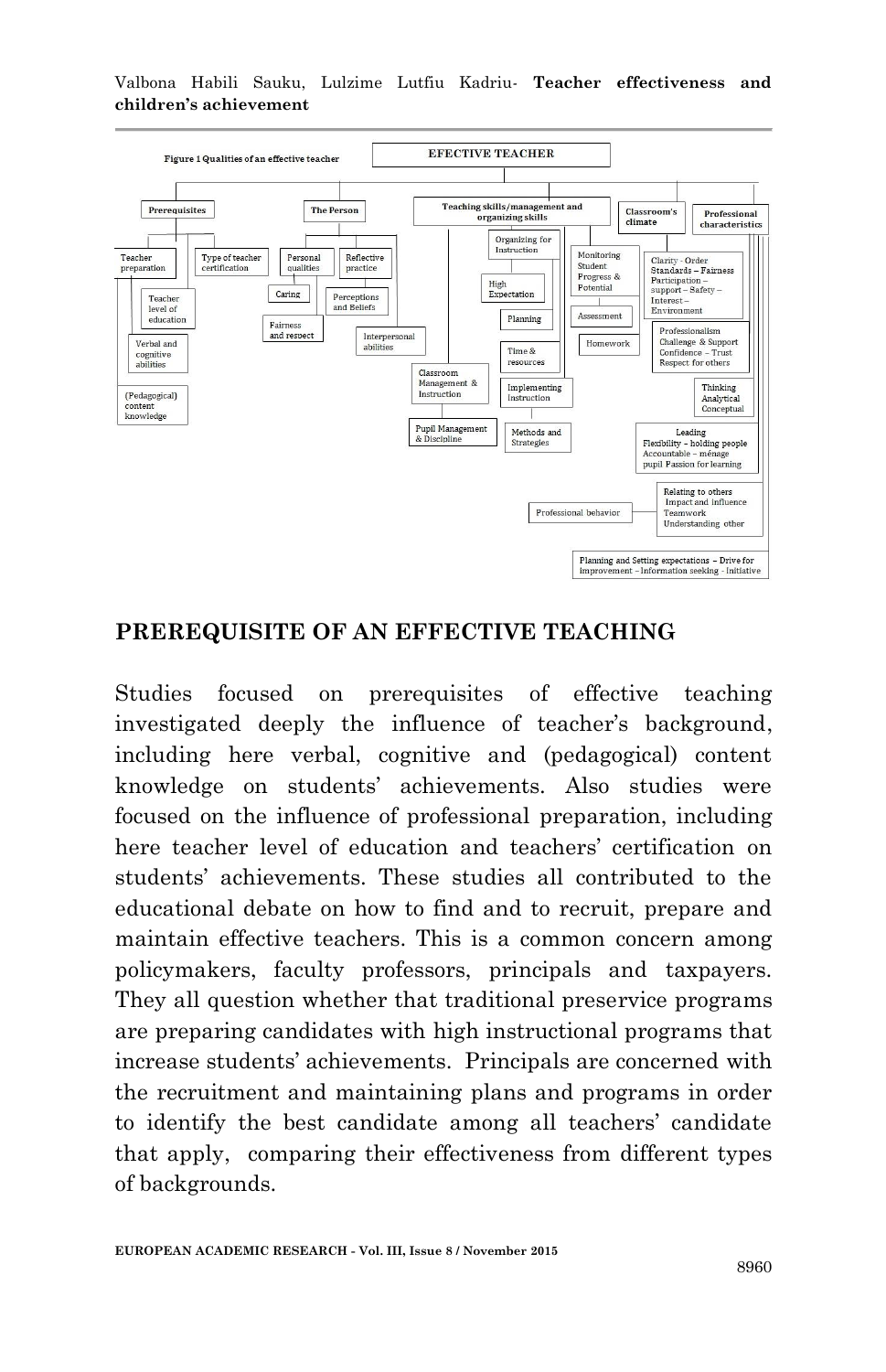Does a teacher's intellectual ability bring effectiveness in the classroom? Researches all agree that teacher's intellectual ability not always brings effectiveness in the classrooms. (Stronge, 2007; Rockoff, Jacob, Kane, & Staiger, 2008; Hammond, 1999) Schalock, (1979); Soar, Medley, & Coker, (1983) on their studies concluded that there is little or no relationship between teachers' measured intelligence and their students' achievement (Hammond, 1999). According to Hanushek, (1971) general intellectual aptitude typically has not been linked to higher student achievement; however, when teachers perform well on basic 4 Qualities of Effective Teachers, 2nd Edition skills tests, their students also tend to do better on academic measures. (Cited by Stronge, 2007) However, the researchers have suggested that teachers' verbal ability *is*  related to student achievement. (Stronge, 2007; Hammond, 1999). Thus, a discernible link exists between effective teachers' vocabulary and verbal skills and student academic success, as well as teacher performance. As communication skills are part of verbal ability, teachers with better verbal abilities can more effectively convey ideas to students and communicate with them in a clear and compelling manner.

### **CONTENT KNOWLEDGE**

Content knowledge is another variable that could be related to students' achievements. This characteristic is related to the subject-matter knowledge teachers acquire during their formal studies and pre-service teacher education courses. Whereas there is a long history of discussion and debate around the connection between teacher knowledge and quality instruction, there is a lack of empirical research testing this hypothesis or even connecting knowledge to student learning. The evidence gained from different studies is contradictory. Several studies show a positive relationship between Teachers' Qualifications and Their Impact on Student Achievement (Darling-Hammond,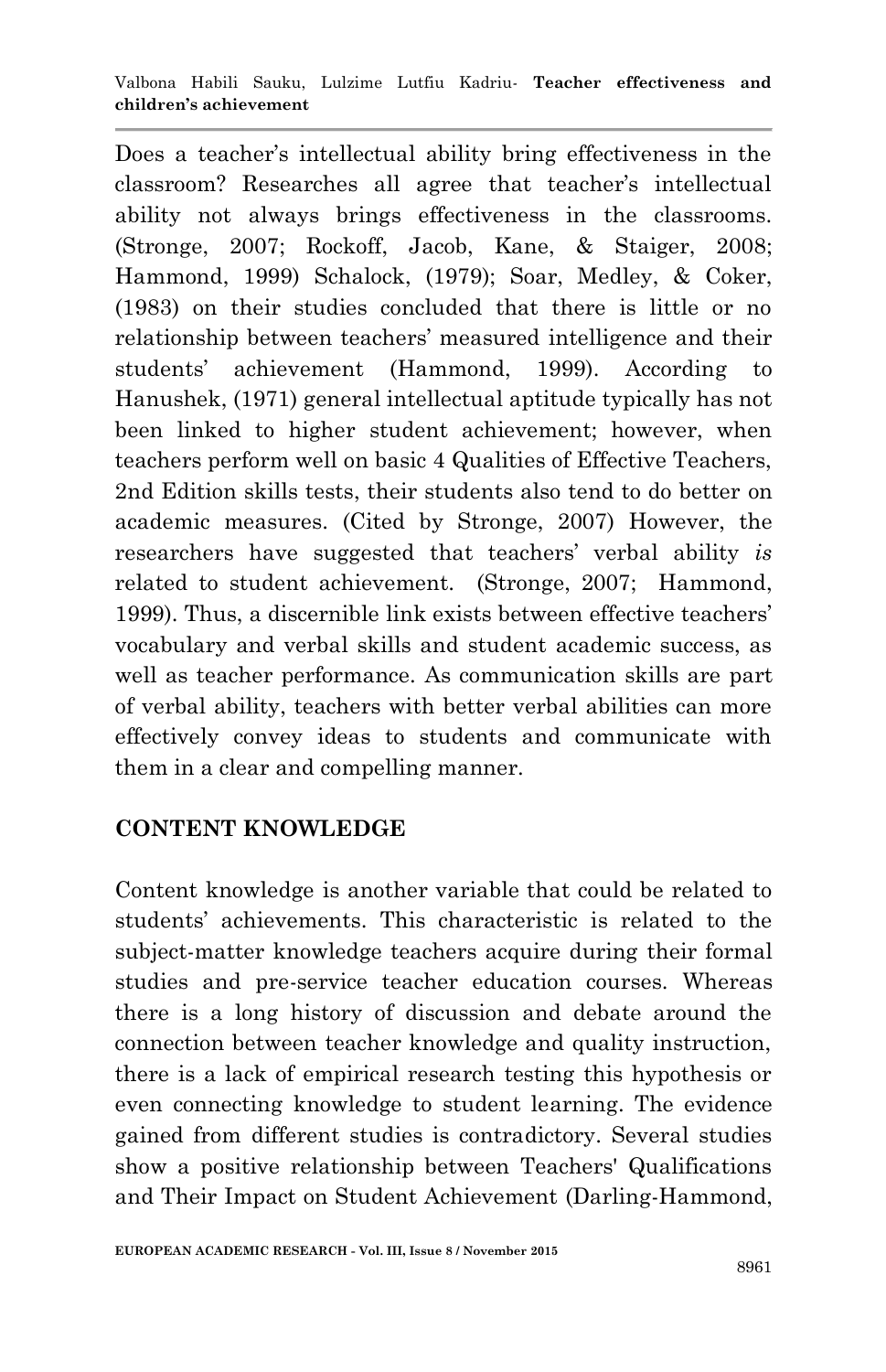Valbona Habili Sauku, Lulzime Lutfiu Kadriu*-* **Teacher effectiveness and children's achievement**

1999, 2000; Dalal, 2014; Zuzovsky, 2003; Acevedo, 2009; Rockoff, Jacob, Kane, & Staiger, 2008; Ko, Sammons, & Bakkum, 2013) Ashton and Crocker (1987) found only 5 of 14 studies they reviewed exhibited a positive relationship between measures of subject matter knowledge and teacher performance. (Cited by Darling-Hammond, 1999) Subjectmatter knowledge positively affects teaching performance; however, it is not sufficient in and of itself. Teacher training programs that emphasize content-knowledge acquisition and neglect pedagogical coursework are less effective in preparing prospective teachers than programs that offer both content and pedagogical knowledge. (Stronge, 2007)

### **THE IMPACT OF EXPERIENCE**

Experience matters, but more is not always better. The impact of experience is strongest during the first few years of teaching; after that, marginal returns diminish. (King Rice, 2010) Darling-Hammond, (2000) study indicate that teachers develop from novices to masters at different rates, taking from five to eight years to master the art, science, and craft of teaching. Therefore, the number of years in front of a classroom may not necessarily indicate whether a teacher is expert. So, this is another concern for all of us here, to distinguish an experience and effective teacher. The relationship between teacher experience and student achievement is difficult to interpret since this variable is highly affected by market conditions or motivation to work during child rearing period. If less effective teachers are more likely to leave the professions, this may give the mistaken appearance that experience raises teacher effectiveness. (Zuzovsky, 2003) Expert teachers do differ from experienced teachers – particularly on the way they represent their classrooms, the degree of challenges that they present to students, and most critically, in the depth of processing that their students attain. Students who are taught by expert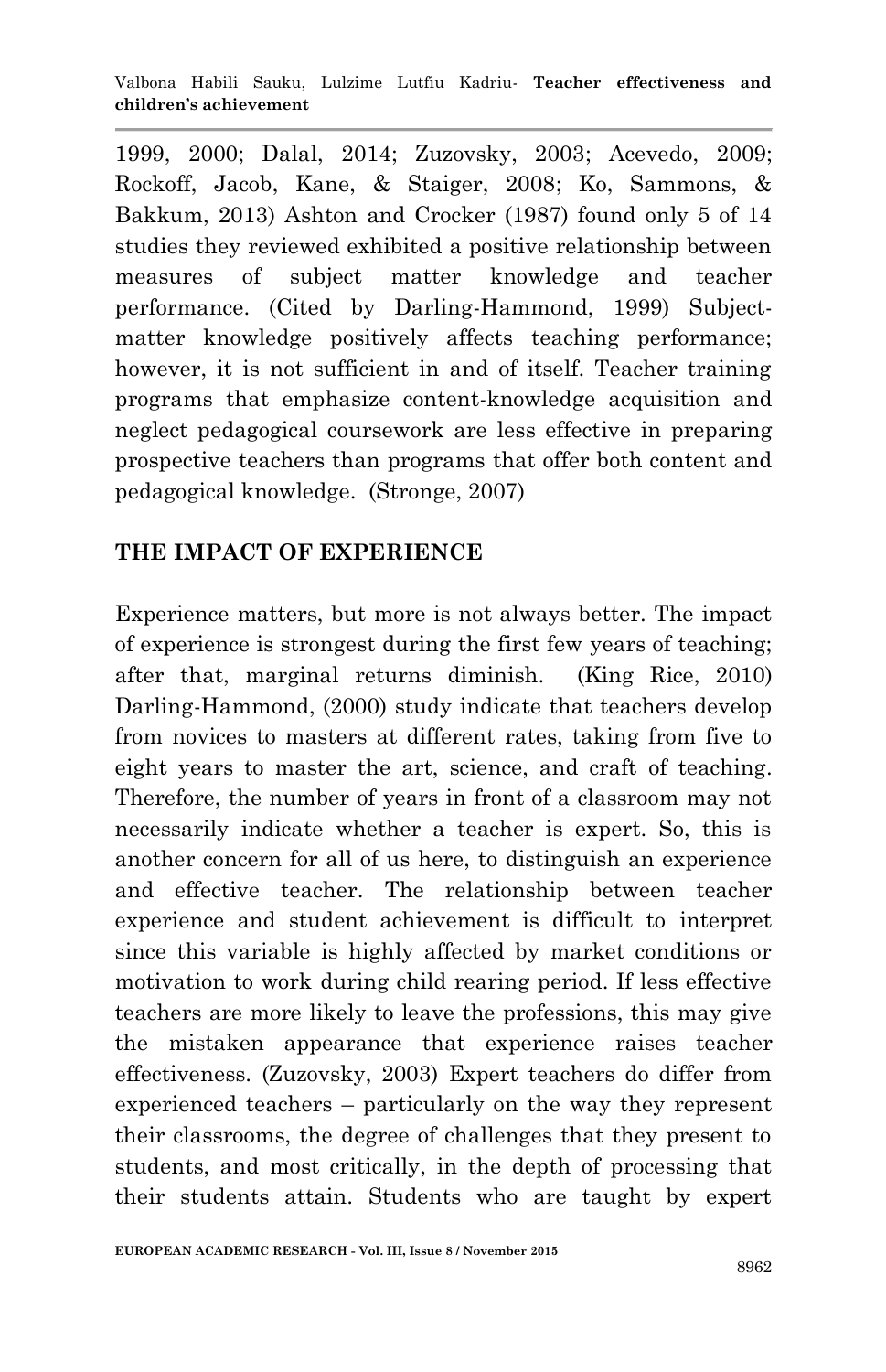teachers exhibit an understanding of the concepts targeted in instruction that is more integrated, more coherent, and at a higher level of abstraction than the understanding achieved by other students. (Hattie, 2003)

# **TEACHER LEVEL OF EDUCATION AND CERTIFICATION**

According to Stronge, (2007) teacher preparation has included a series of courses focusing on child development, instructional and assessment techniques, and methods and materials related to specific content areas; however, in recent years, teacher preparation programs and their usefulness to the teaching field have received considerable scrutiny. While certification or licensing status is a measure of teacher qualifications that combine aspects of knowledge about subject matter and about teaching and learning. (Darling - Hammond, 1999) In most states, teacher certification status is related to educational background, scores on tests of pedagogical or content knowledge, or both. (Stronge, 2007) Other measures of certification status (e.g., the percent of teachers uncertified, the percent with full certification) are also strong correlates of student achievement. (Darling-Hammond, 1999) Studies support the finding that fully prepared teachers understand how students learn and what and how they need to be taught. In addition, their background knowledge of pedagogy makes them better able to recognize individual student needs and customize instruction to increase overall student achievement. Teachers who are not formally prepared to teach know little about how children grow, learn, and develop, or about how to support learning differences. Teachers with little or no coursework in education consistently have difficulties in the areas of classroom management, curriculum development, student motivation, and specific teaching strategies. They are less able to anticipate student knowledge and potential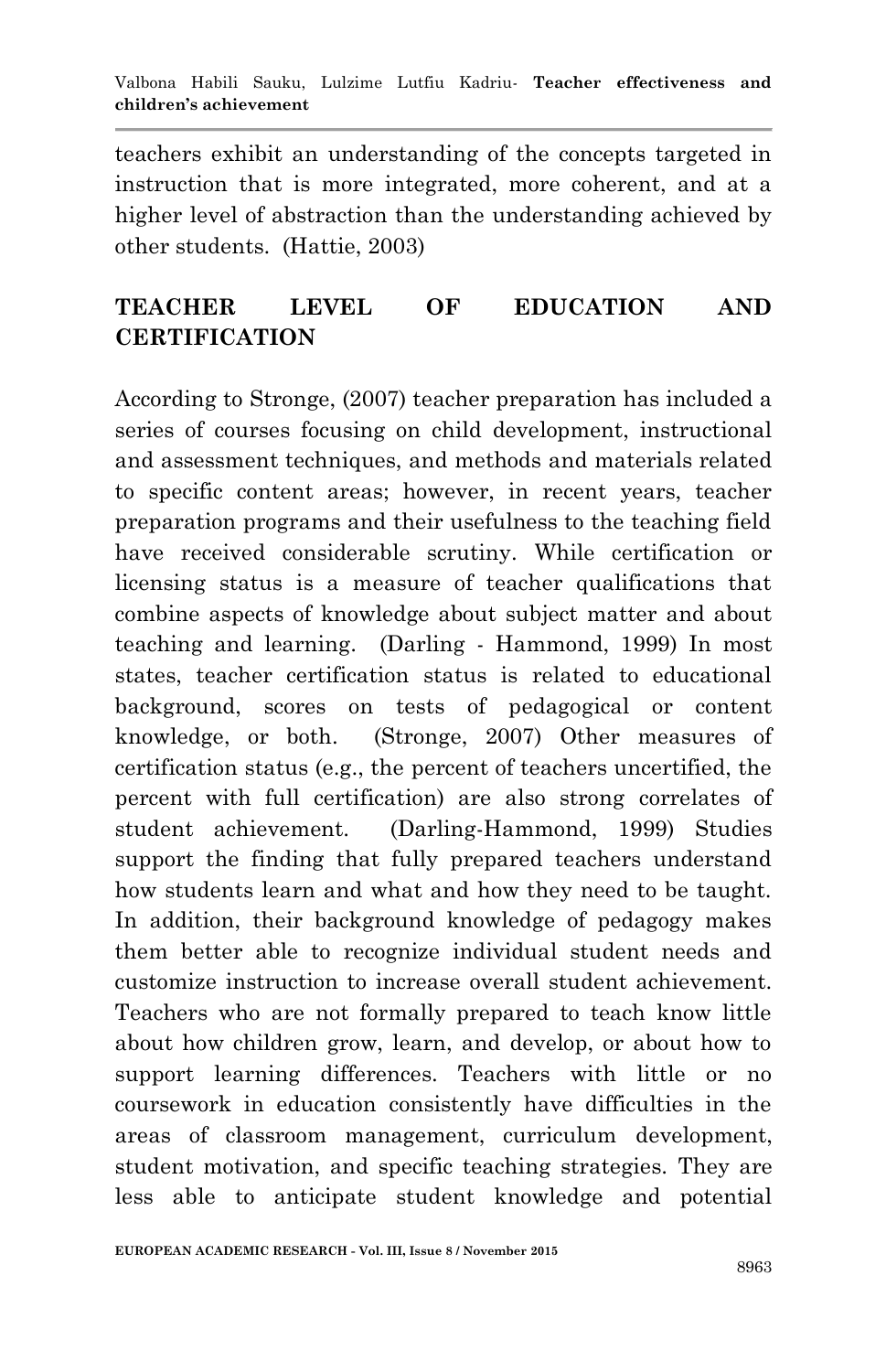difficulties, or to plan and redirect the lesson to meet the individual needs of the students. Among variables assessing teacher "quality," the percentage of teachers with full certification and a major in the field is a more powerful predictor of student achievement than teachers' education levels (e.g., master's degrees).

### **TEACHER AS A PERSON**

Some researchers have gone more deeply on the investigation of the teacher as a person (Stronge, 2007; Rockoff, Jacob, Kane, & Staiger, 2008; MacBeath, 2005; Dalal, 2014; Gün, 2014).

Stronge, (2007) in his book highlighted the importance of teacher as a person. He was focused on a teacher's nonacademic interactions with students and on the aspects of a teacher's behavior that make her loved, respected, and remembered by students as personally effective. Additionally these affective characteristics such as a love of children, a love of work, and positive relationships with colleagues and with children contribute to a teacher's feeling of happiness. Noddings (2005) explained that a teacher's happiness can affect the classroom climate and therefore affect students. Classroom climate is defined as the collective perceptions by pupils of what it feels like to be a pupil in any particular teacher's classroom, where those perceptions influence every student's motivation to learn and perform to the best of his or her ability.

The study of McBer (2000) show that the effective teachers use their knowledge, skills and behaviours to create effective learning environments in their classrooms. They create environments which maximize opportunities to learn, in which pupils are well managed and motivated to learn. From the pupils' perspectives, they are mostly looking to the teacher to create a sense of security and order in the classroom, an opportunity to participate actively in the class and for it to be an interesting and exciting place. MacBeath, (2005) in his book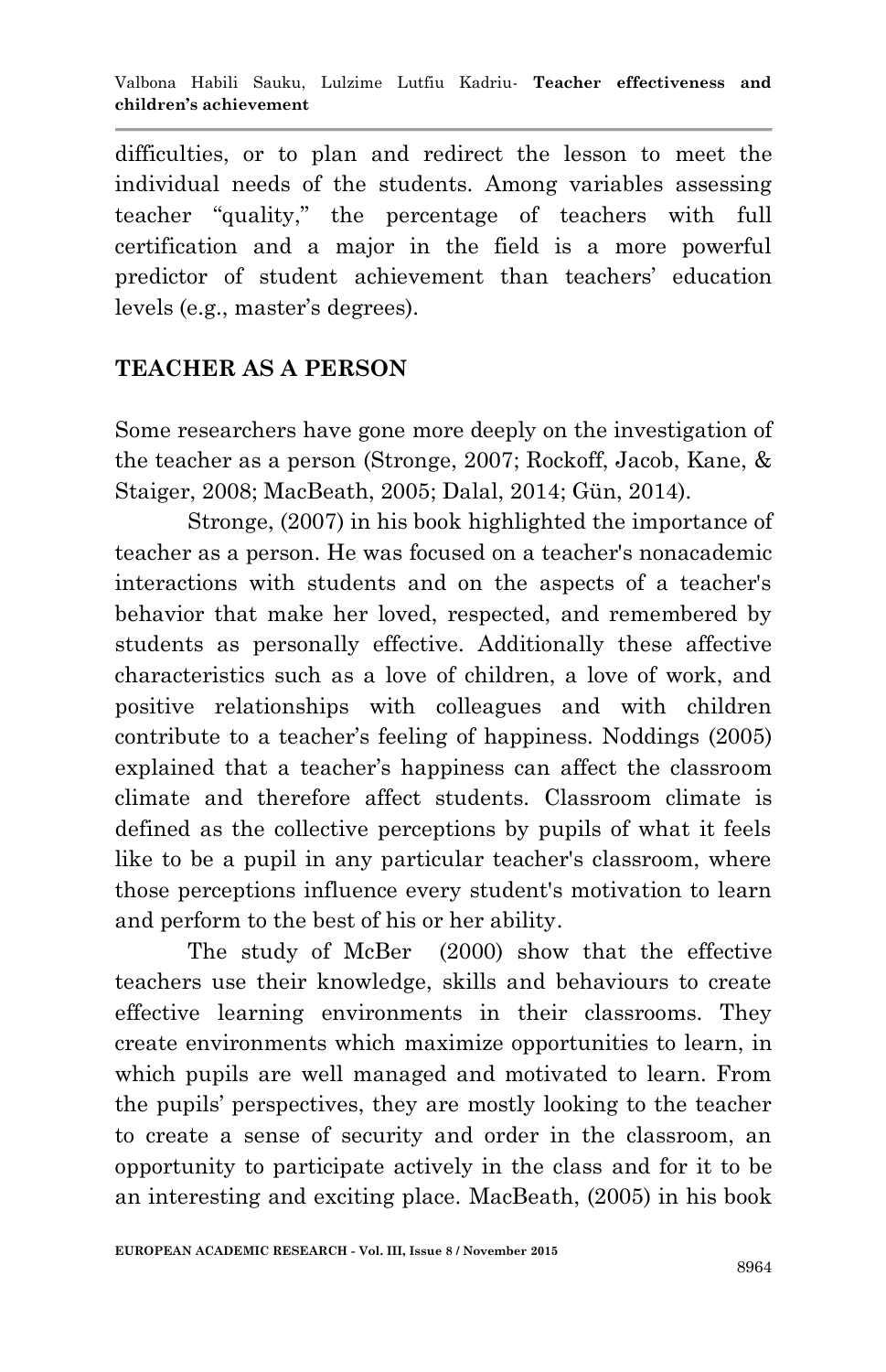the importance of personal qualities included kindness, generosity of spirit, honesty and humour—attributes which are hard to learn or to teach but perhaps are all the more important for that. The second category interpersonal skills contained a group of skills that could be acquired or embellished: for example, listening, not shouting, keeping confidences, and emphasizing the positive. According to Gurney, (2007) one of the factor of an effective teacher is an effective interaction between the teacher and the student, creating an environment that respects, encourages and stimulate learning through experience. Gün, (2014) in her study found a correlation between the teacher caring qualities and student academic success. As suggested by other studies in the literature, caring appears to be one of the most important, if not the most important, successful teacher quality from the students' perspective. Liakopoulou, (2011) underlined the fact that the teachers themselves cite *personality traits* as being a dominant contributing factor to their effectiveness. Stronge, (2007) also explored the significance of the teacher's professional attitude and emphasizes dedicated and reflective practice among effective teachers.

## **TEACHING SKILLS/MANAGEMENT AND ORGANIZING SKILLS**

Teaching skills are those "micro-behaviours" that the effective teacher constantly exhibits when teaching a class. Coe, Aloisi, Higgins, Major, et al (2014) investigated the quality of instruction and they found strong evidence of impact on student outcomes. Also they investigated classroom management and found moderate evidence on student outcomes. Stronge, (2007) considers the importance that the management and organizational skills an effective teacher displays, with emphasis on the establishment of an effective learning environment in which routines and discipline are established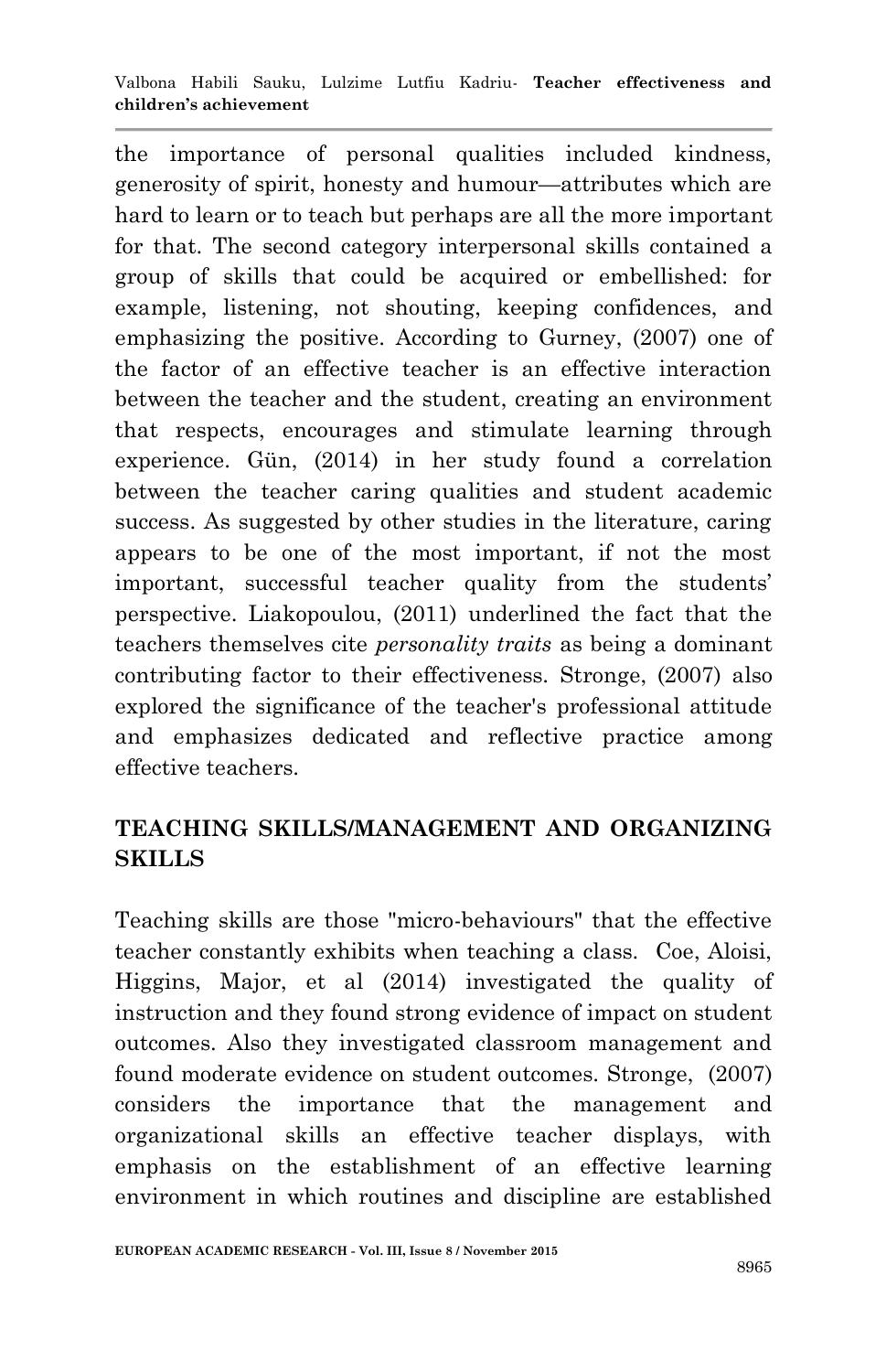and maintained to serve as a backdrop for instruction and student engagement. McBer, (2000) in their study included in the teaching skills the following qualities: High Expectation, Planning, Methods and Strategies, Pupil management and discipline, time resource management, assessment, homework, time on task, lesson flow. What they found in their study was that in primary schools, the outstanding teachers scored higher on average in four out of the seven clusters: High expectations, Time and resource management, Assessment, and Homework. In secondary schools there was stronger differentiation covering all clusters, but it was particularly evident in High expectations, Planning, and Homework.

## **PROFESSIONAL CHARACTERISTICS**

The researches have studied also professional characteristics (McBer, 2000; Coe, Aloisi, Higgins, Major, et al 2014; Gurney, 2007; Liakopoulou, 2011). Professional characteristics are deepseated patterns of behavior which outstanding teachers display more often, in more circumstances and to a greater degree of intensity than effective colleagues. (McBer, 2000) In their model of professional characteristics were included professionalism, thinking, planning and setting expectations, leading and related to others.

# **HOW DO WE MEASURE EFFECTIVE TEACHING? WHO ARE BEST PLACED TO JUDGE TEACHER EFFECTIVENESS?**

All the researches discussed in this study reveal the idea about the complexity of teacher's effectiveness. But what distinguishes good teachers from bad and outstanding teachers from the merely good? What criteria is used, and in whose judgment– policy makers? Pupils? Or teachers themselves?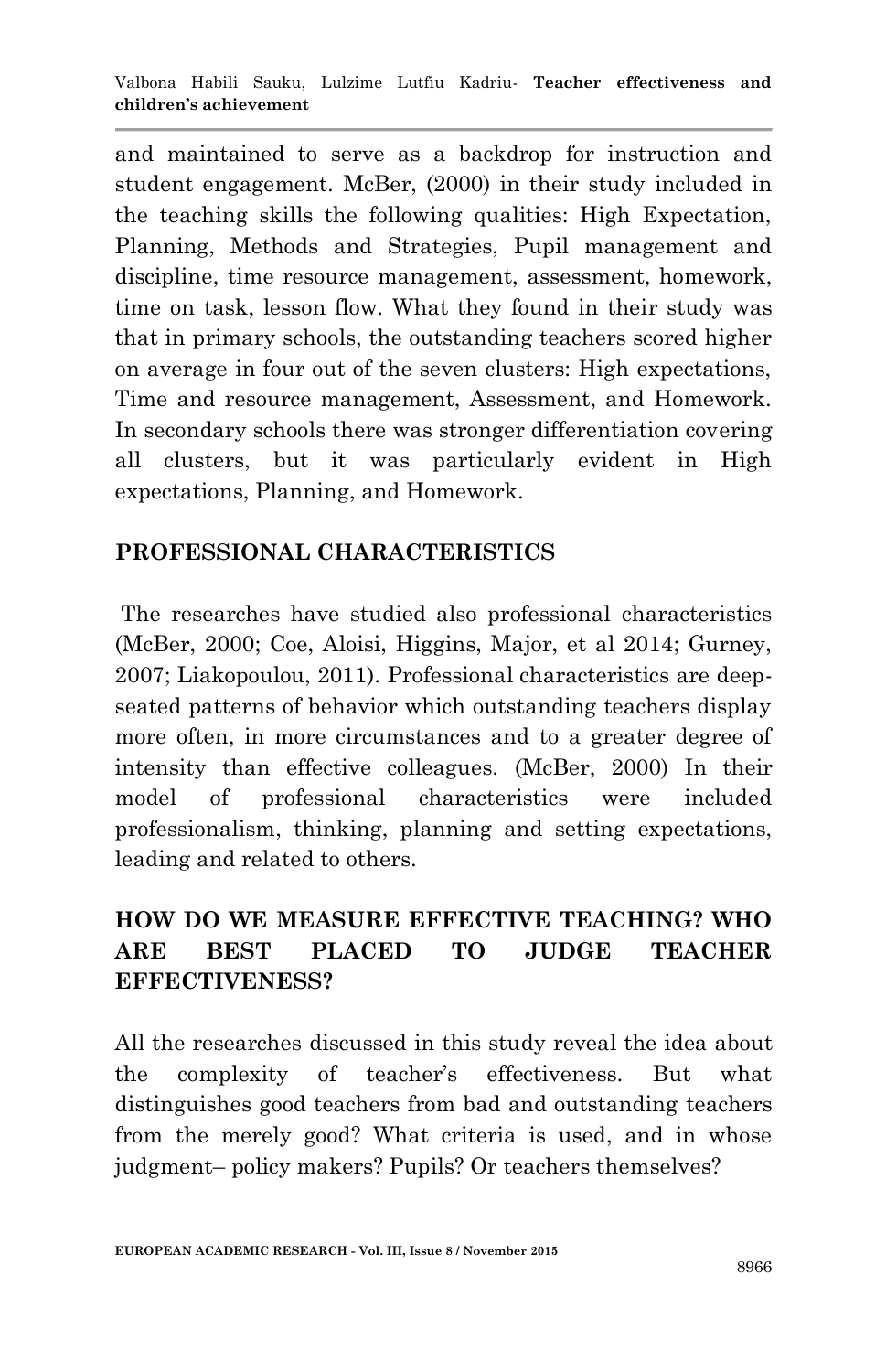Coe, Aloisi, Higgins, Major, at al (2014) summarized their research on observations performed by: teacher colleagues, senior management or principals, external inspectors, students, and self-reports.

The 2009 OECD report on the evaluation of teachers refers to 'the importance of including a diverse set of evaluators and criteria to better reflect the complexity of defining what good teaching is' (p. 32). The document cites the following key players - governments, local authorities, school leaders, educational researchers and experienced teachers, teachers unions and parents. Each of these brings differing perspectives to bear and view school quality and effectiveness through different lenses although frameworks and criteria are now common in most jurisdictions.

MacBeath, (2012) in his book raised the issue of students as evaluators; peer observation as a form of reciprocal learning; collaborative lesson planning, as process in which teachers share and reflect on teaching and learning; mentoring, coaching and critical friendship as high common for teachers in a number of countries; sharing and discussing students work with a focus on quality and criteria for judgments of quality it brings to light unspoken assumptions about what makes a good piece of work, how assessment can be made more formative and raises deeper questions about the rationale for marks out of 10, percentages, grades, comment only marking and the nature of comments that demotivate or inspire; He was focused in the issue of practice – focused workshop; learning wall is a device for teachers to share to their problems, their solutions and breakthrough practice; inspection and external review. Gates, (2013) in their project saw how multiple measures can identify effective teaching and the contribution that teachers can make to student learning. According to their results student perception surveys and classroom observations can provide meaningful feedback to teachers; implementing specific procedures in evaluation systems can increase trust in the data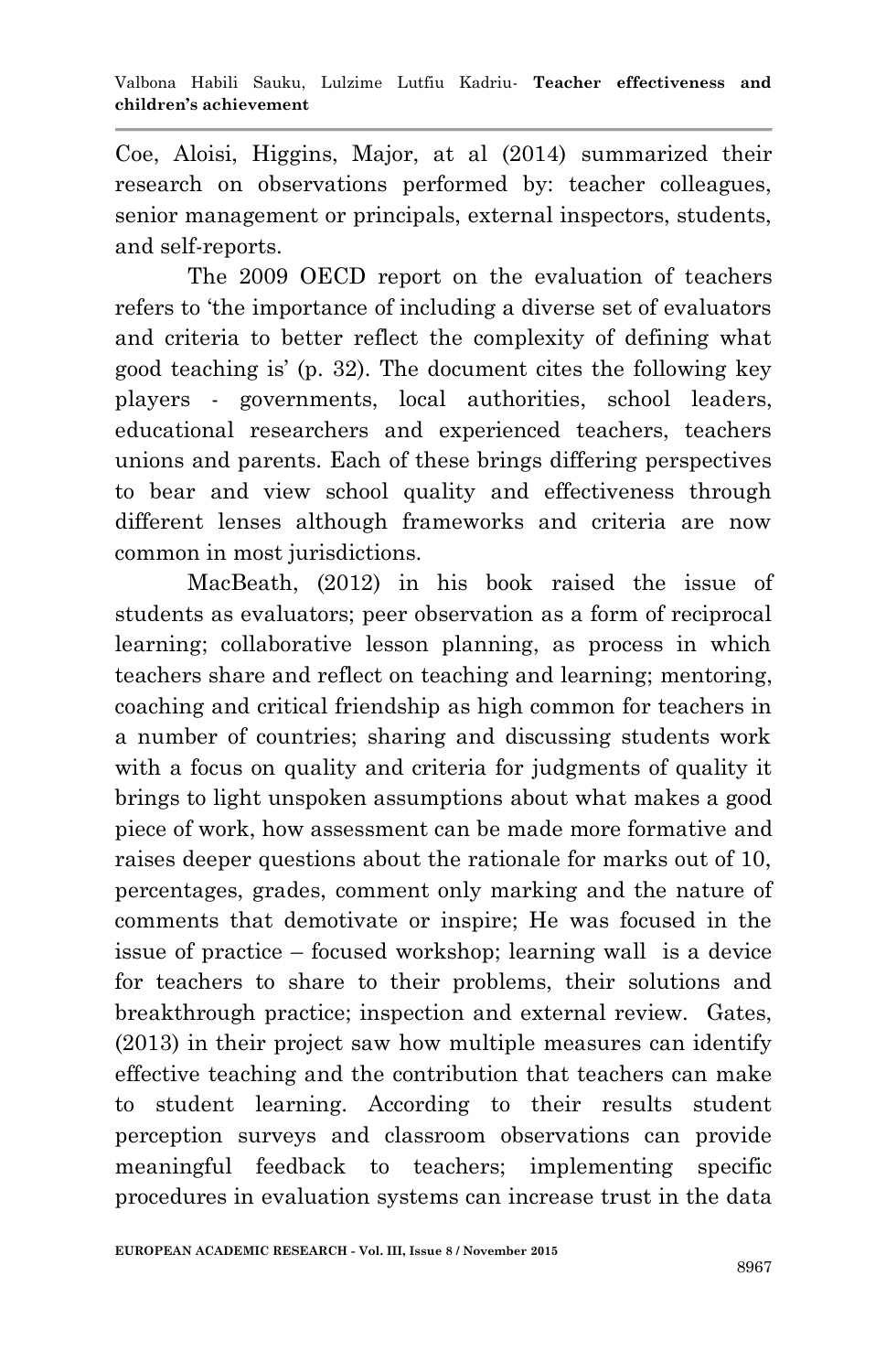and the results; there is great potential in using video for teacher feedback and for the training and assessment of observers.

### **CONCLUSION**

What lessons follow up this study?

We have to

- look for a broader definition of teacher effectiveness that emphasizes the promotion of students 'academic, and other kinds of educational, outcomes;
- understand that effective teaching is not automatically guaranteed through teacher training, professional development or long years of experience;
- recognize that teachers may vary in their effectiveness over time (across years) and in achieving different kinds of student outcomes and in teaching different groups of students or in different school context
- encourage monitoring and observation using appropriate research-based protocols to support professional learning and the development of effective practices among teachers and among subject departments
- incorporate the students' perspectives and experiences to promote positive school and classroom climates that engage and motivate learners.
- carefully look to the qualities of an effective teacher in the process of recruitment, in order to recruit the best candidate for the school, but mostly for the children.

#### **REFERENCES**

Acevedo, S. K. (2009, October 24). Do teacher characteristics matter? New results on the effects of teacher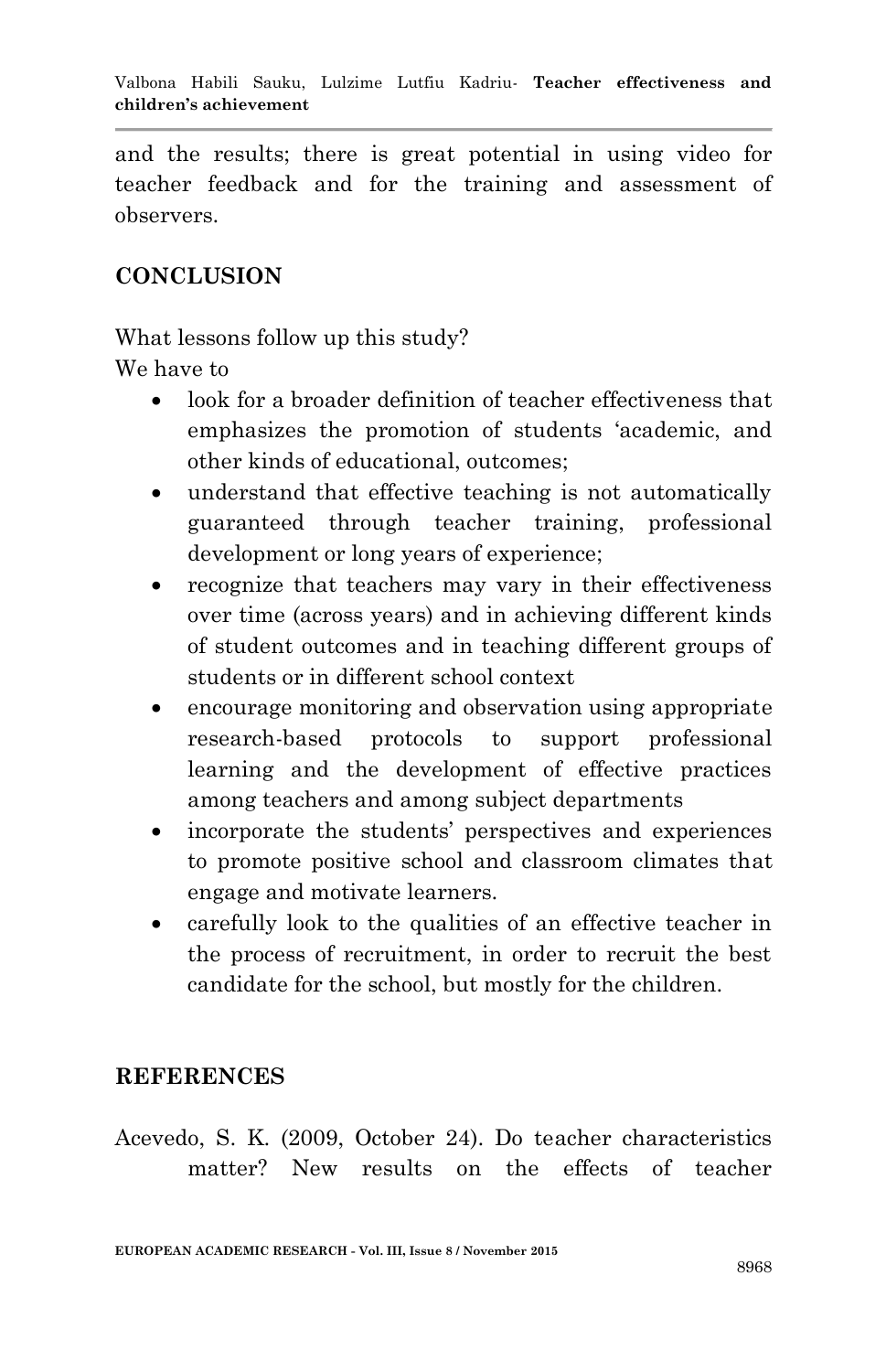preparation on student achievement. *Economics of Education Review*, pp. 49–57.

- Coe, R., Aloisi, C., Higgins, S., & & Major, L. E. (2014). *What makes great teaching? Review of the underpinning research.* Centre for evaluation and monitoring.
- Cooper M. James & Alvarado Amy. (2006). Preparation, recruitment, and retention of teachers. In UNESCO, *Education Policy Series* (p. 36). Paris: The International Institute for Educational Planning (IIEP) & The International Academy of Education (IAE). Retrieved from http://www.unesco.org/iiep
- Dalal, N. (2014). Effective Teacher: An Overview. *International Journal on Social Relevance and Concern*.
- Gün, B. (2014). The reciprocal relationship between teachers' caring qualities and student achievement: reality or coincidence? . *Basic Research Journal of Education Research and Review*.
- Gurney, P. (2007). Five Factors for Effective Teaching. *New Zealand Journal of Teachers' Work*, pp. 89-98.
- Hammond, L. D. (1999). *Teacher Quality and Student Achievement: A Review of State Policy Evidence.* Washington: Educational Research and Development Centers Program.
- Hattie, J. (October 2003). *Teachers Make a Difference What is the research evidence? Distinguishing Expert Teachers from Novice and Experienced Teachers.* Australian Council for Educational Research.
- House of Commons, Education Committee, (2012) Great teachers: attracting, training and retaining the best, London.
- King Rice, J. (2010). *The Impact of Teacher Experience, Examining the Evidence and Policy Implications.* Urban Institute.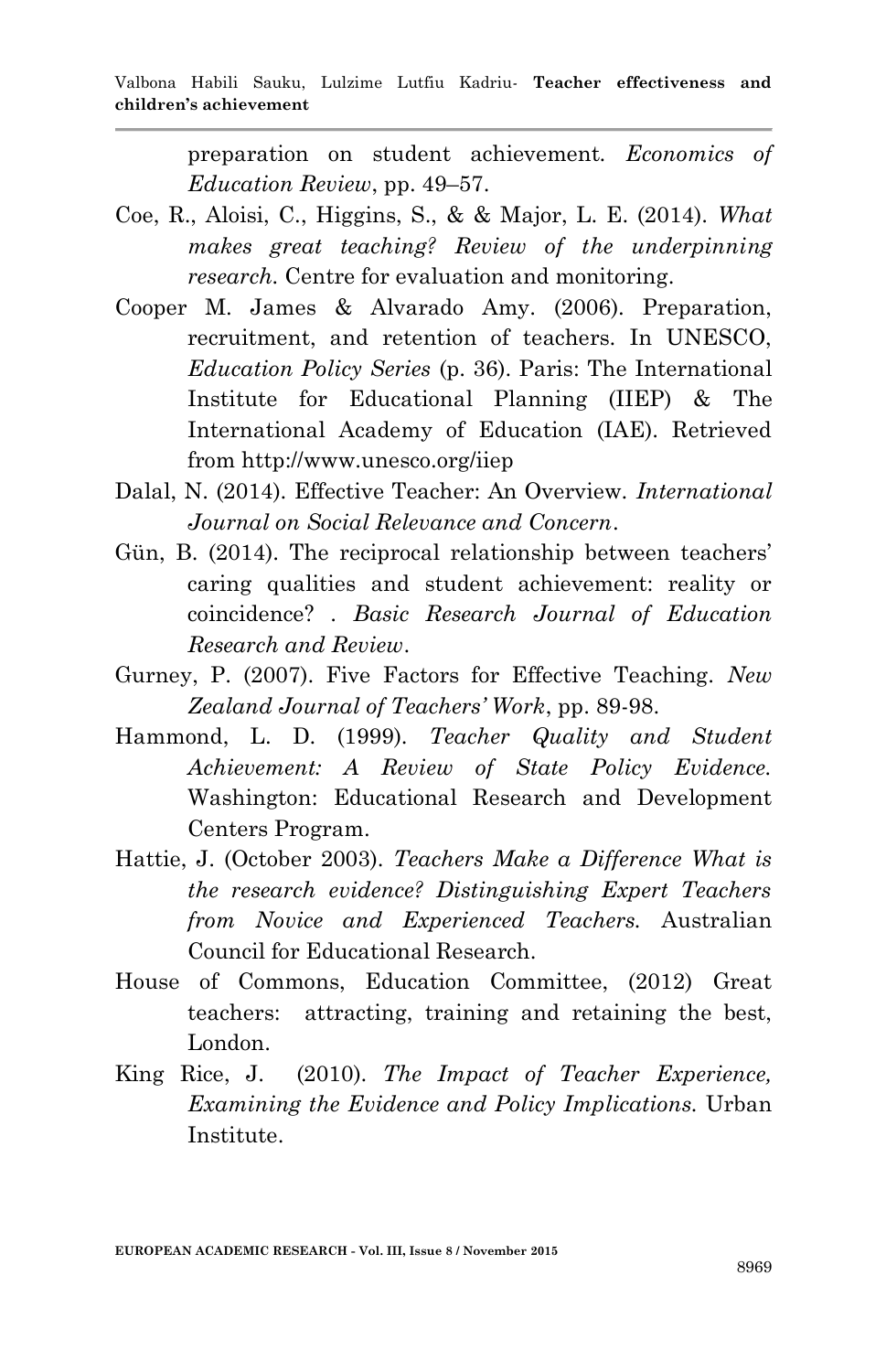- Ko, J., Sammons, P., & Bakkum, L. (2013). *Effective teaching: a review of research and evidence.* England: CfBT Education Trust.
- Kosgei, A., Kirwa, J. M., Odera, O., & Ayugi, M. E. (2013). Influence of teacher characteristics on students' academic achievement among secondary schools. *Journal of Education and Practice*.
- Liakopoulou, M. (2011). The Professional Competence of Teachers: Which qualities, attitudes, skills and knowledge contribute to a teacher's effectiveness? *International Journal of Humanities and Social Science*.
- MacBeath, J. (2005). *Schools must speak for themselves .* London: Taylor & Francis e-Library.
- MacBeath, J. (2012). *Future of Teaching Profession.* England: LEADERSHIP for LEARNING The Cambridge Network.
- McBer, H. (2000). *Research into Teacher Effectiveness, A Model of Teacher Effectiveness.* Crown Copyright .
- Pahl, L. (2008). *Teacher Quality and Effectiveness What Does the Education Literature Say? A call for a new paradigm.* Utah: Aardvark Global Publishing.
- Rockoff, J., Jacob, B. A., Kane, T. J., & Staiger, D. O. (2008, November). Can you recognize an effective teacher when you recruit one? *Working Paper Series*.
- Sawchuk, S. (n.d.). *What Studies Say about Teacher effectiveness.* EWA.
- Stronge, J. H. (2007). *Qualities of effective teachers.* USA: Association for Supervision and Curriculum Development.
- The Council of European Union (2014). *Conclusions on effective teacher education.* Brussels: PRESS.
- Zhang, D. (2008). *"The Effects of Teacher Education Level, Teaching Experience, And Teaching Behaviors On Student Science.* All Graduate Theses and Dissertations. Paper 155.